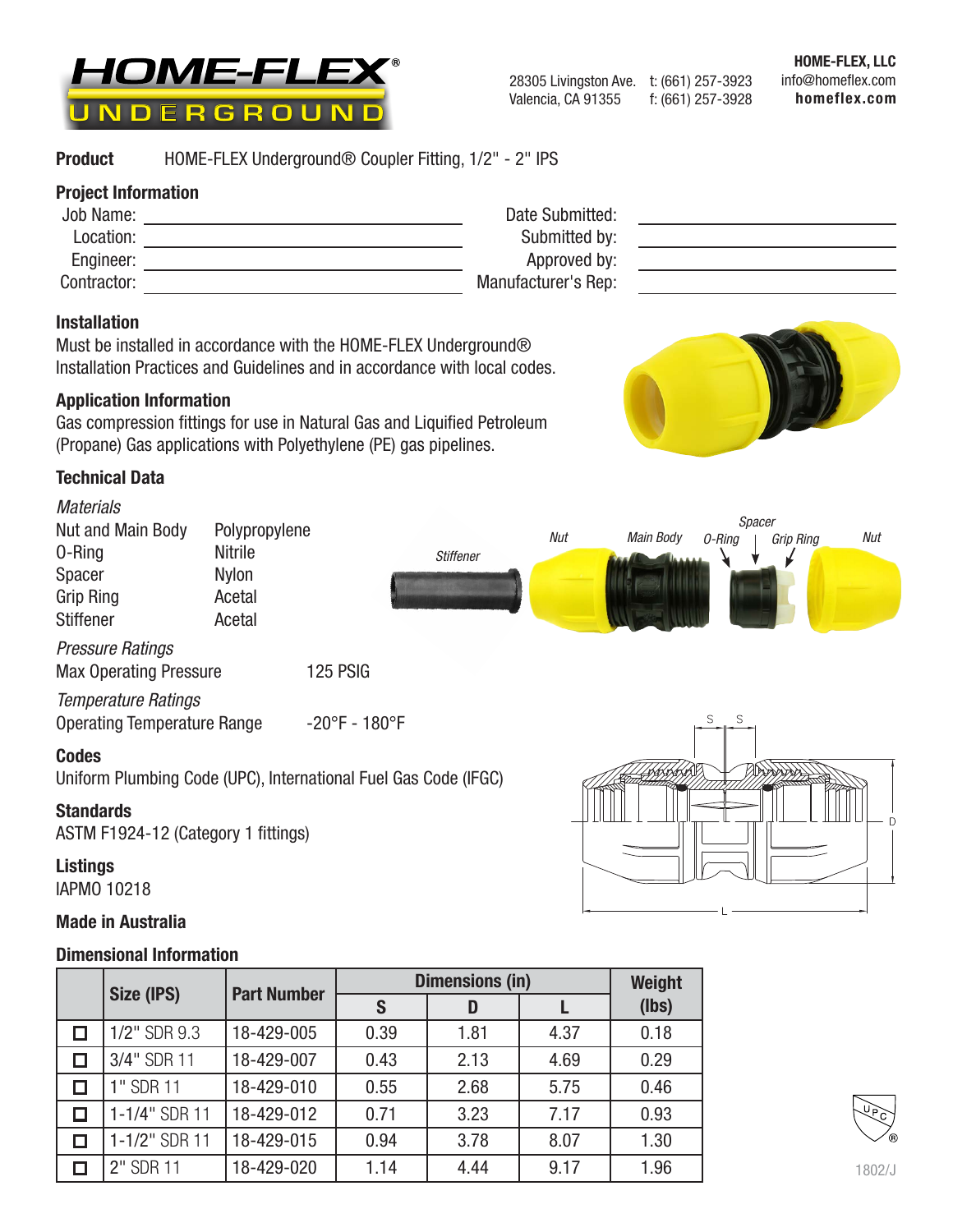

#### Product HOME-FLEX Underground® Tee Fitting, 1/2" - 2" IPS

## Project Information

| Job Name:   | Date Submitted:     |
|-------------|---------------------|
| Location:   | Submitted by:       |
| Engineer:   | Approved by:        |
| Contractor: | Manufacturer's Rep: |
|             |                     |

## Installation

Must be installed in accordance with the HOME-FLEX Underground® Installation Practices and Guidelines and in accordance with local codes.

## Application Information

Gas compression fittings for use in Natural Gas and Liquified Petroleum (Propane) Gas applications with Polyethylene (PE) gas pipelines.

## Technical Data



## Made in Australia

|   | Size (IPS)    |                    | Weight |      |      |      |      |       |
|---|---------------|--------------------|--------|------|------|------|------|-------|
|   |               | <b>Part Number</b> | S      | D    | H    | G    |      | (lbs) |
|   | 1/2" SDR 9.3  | 18-401-005         | 0.47   | 1.81 | 2.76 | 1.10 | 5.51 | 0.29  |
| Ω | 3/4" SDR 11   | 18-401-007         | 0.51   | 2.13 | 3.19 | 1.54 | 6.34 | 0.49  |
| σ | 1" SDR 11     | 18-401-010         | 0.63   | 2.68 | 3.78 | 1.69 | 7.44 | 0.86  |
| □ | 1-1/4" SDR 11 | 18-401-012         | 0.79   | 3.23 | 4.41 | 1.89 | 8.78 | 1.46  |
| σ | 1-1/2" SDR 11 | 18-401-015         | 0.83   | 3.78 | 4.88 | 2.17 | 9.65 | 2.16  |
| □ | 2" SDR 11     | 18-401-020         | 0.94   | 4.45 | 5.59 | 2.72 | 11.1 | 3.33  |

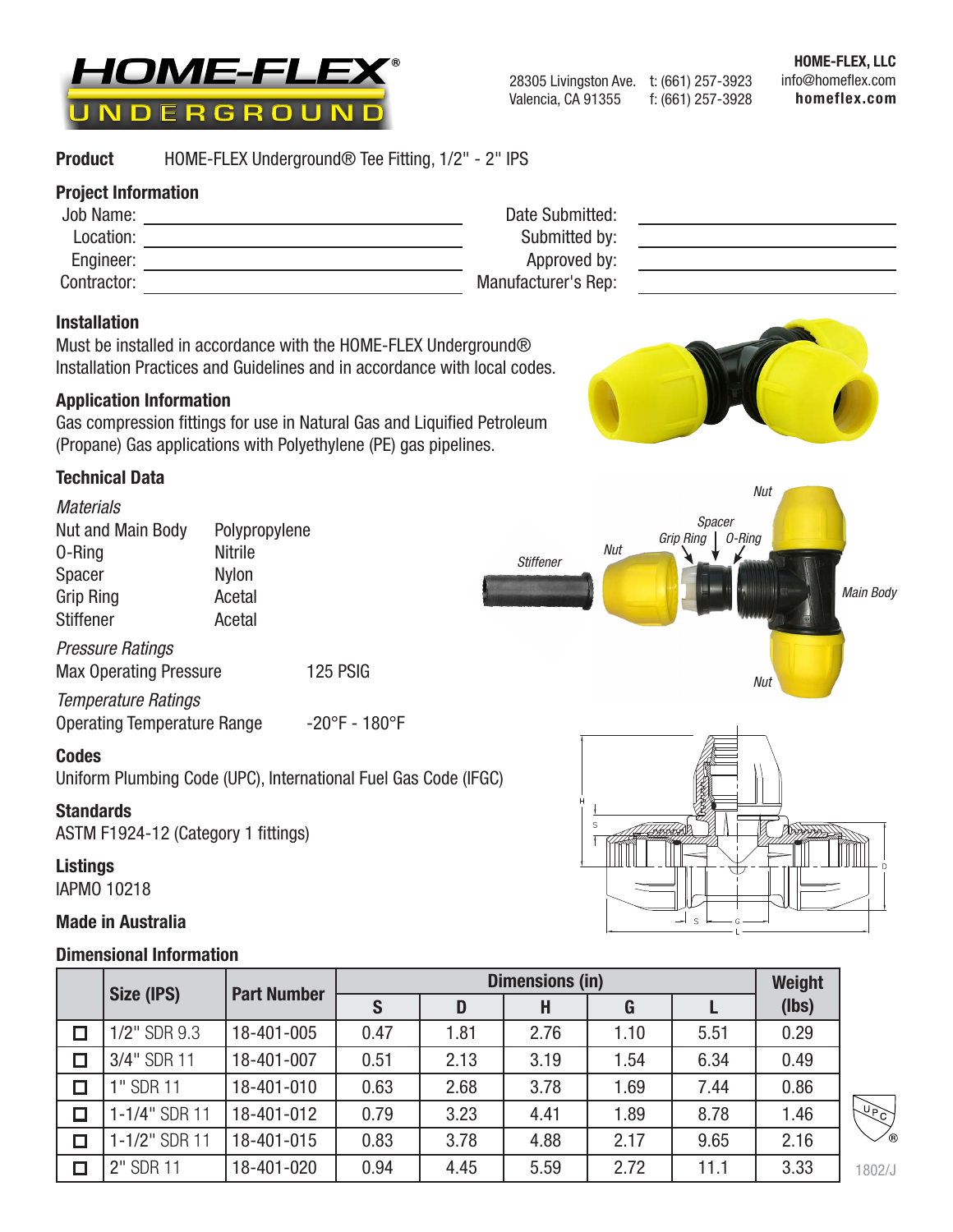

HOME-FLEX, LLC info@homeflex.com homeflex.com

#### Product HOME-FLEX Underground® 90° Elbow Fitting, 1/2" - 2" IPS

### Project Information

| Job Name:   | Date Submitted:     |  |
|-------------|---------------------|--|
| Location:   | Submitted by:       |  |
| Engineer:   | Approved by:        |  |
| Contractor: | Manufacturer's Rep: |  |

#### Installation

Must be installed in accordance with the HOME-FLEX Underground® Installation Practices and Guidelines and in accordance with local codes.

### Application Information

Gas compression fittings for use in Natural Gas and Liquified Petroleum (Propane) Gas applications with Polyethylene (PE) gas pipelines.

### Technical Data



|   | Size (IPS)<br><b>Part Number</b> |            | <b>Dimensions (in)</b> | Weight |      |       |
|---|----------------------------------|------------|------------------------|--------|------|-------|
|   |                                  |            |                        | D      |      | (lbs) |
| □ | 1/2" SDR 9.3                     | 18-406-005 | 0.47                   | 1.81   | 2.72 | 0.20  |
| □ | 3/4" SDR 11                      | 18-406-007 | 0.51                   | 2.13   | 3.23 | 0.33  |
| □ | 1" SDR 11                        | 18-406-010 | 0.63                   | 2.68   | 3.78 | 0.57  |
| □ | 1-1/4" SDR 11                    | 18-406-012 | 0.79                   | 3.23   | 4.41 | 0.99  |
| □ | 1-1/2" SDR 11                    | 18-406-015 | 0.83                   | 3.78   | 4.84 | 1.48  |
| □ | 2" SDR 11                        | 18-406-020 | 0.94                   | 4.45   | 5.59 | 2.29  |

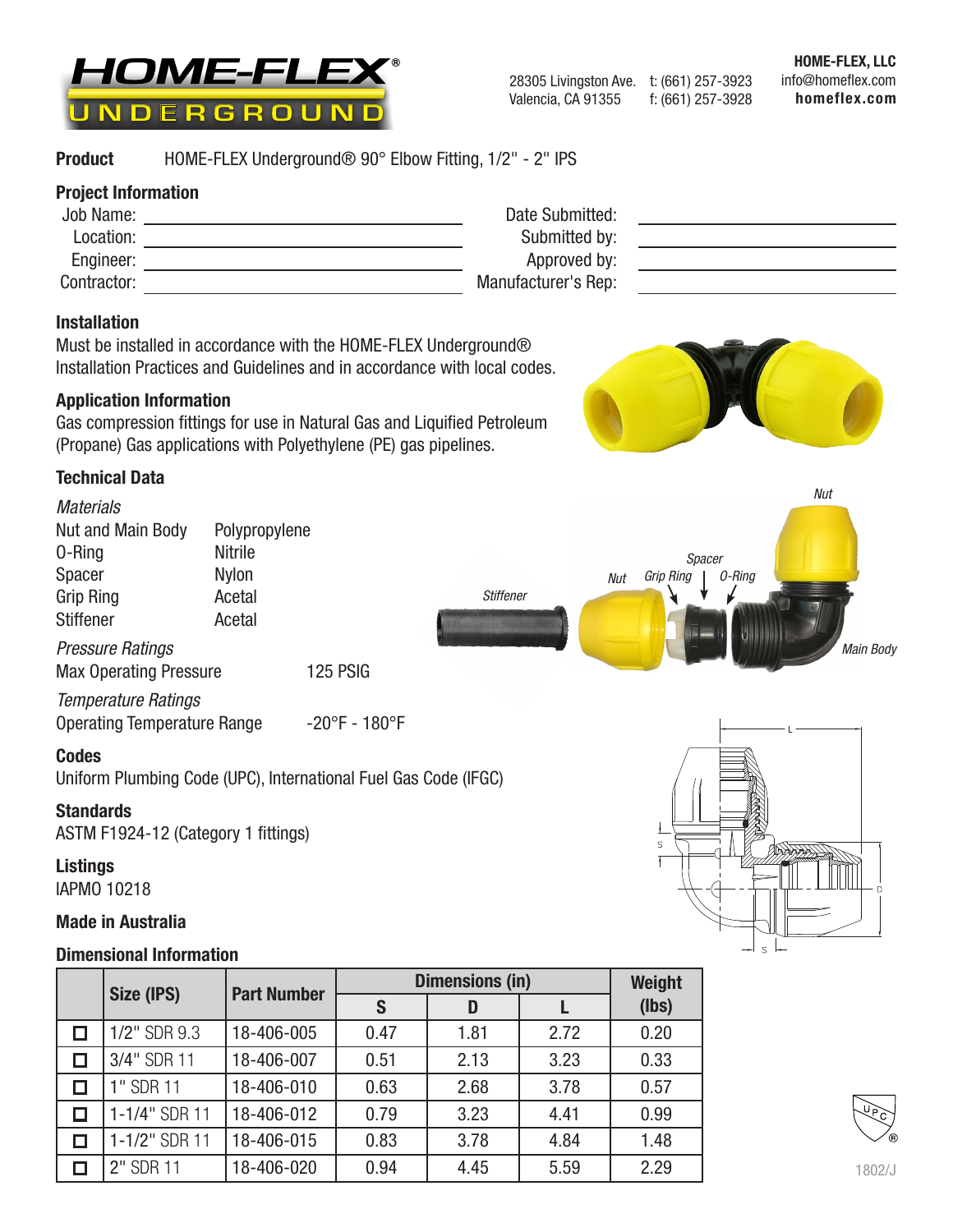

**Product** HOME-FLEX Underground® Yellow Polyethylene Gas Pipe, 1/2" - 2" IPS

## Project Information

| Job Name:   | Date Submitted:     |
|-------------|---------------------|
| Location:   | Submitted by:       |
| Engineer:   | Approved by:        |
| Contractor: | Manufacturer's Rep: |

## Installation

Must be installed in accordance with the HOME-FLEX Underground® Installation Practices and Guidelines and in accordance with local codes.

### Application Information

For use in direct burial Natural Gas and Liquefied Petroleum (Propane) Gas applications with Polyethylene (PE) gas pipelines.

## Technical Data

*Materials* Polyethylene (PE 2406/2708)

*Pressure Ratings* Max Operating Pressure 80 PSIG

*Temperature Ratings* Operating Temperature Range -20°F - 140°F

## Codes

Uniform Plumbing Code (UPC) NFPA 54/ANSI Z223.1 NFPA 58 International Fuel Gas Code (IFGC)

## **Standards**

ASTM D2513 NSF/ANSI 14 Certified

## Made in USA

| Size (IPS)    | <b>Part Number</b> | <b>Dimensions (in)</b> | <b>Min Bend</b>   |                   |               |
|---------------|--------------------|------------------------|-------------------|-------------------|---------------|
|               |                    | <b>Av. OD</b>          | <b>Approx. ID</b> | <b>Wall Thick</b> | <b>Radius</b> |
| 1/2" SDR 9.3  | 19-0593XXX         | 0.840                  | 0.640             | 0.090             | 17.00"        |
| 3/4" SDR 11   | 19-0711XXX         | 1.050                  | 0.860             | 0.095             | 26.25"        |
| 1" SDR 11     | 19-1011XXX         | 1.315                  | 1.075             | 0.120             | 32.75"        |
| 1-1/4" SDR 11 | 19-1211XXX         | 1.660                  | 1.358             | 0.151             | 41.50"        |
| 1-1/2" SDR 11 | 19-1511XXX         | 1.900                  | 1.554             | 0.173             | 47.50"        |
| 2" SDR 11     | 19-2011XXX         | 2.375                  | 1.943             | 0.216             | 59.40"        |



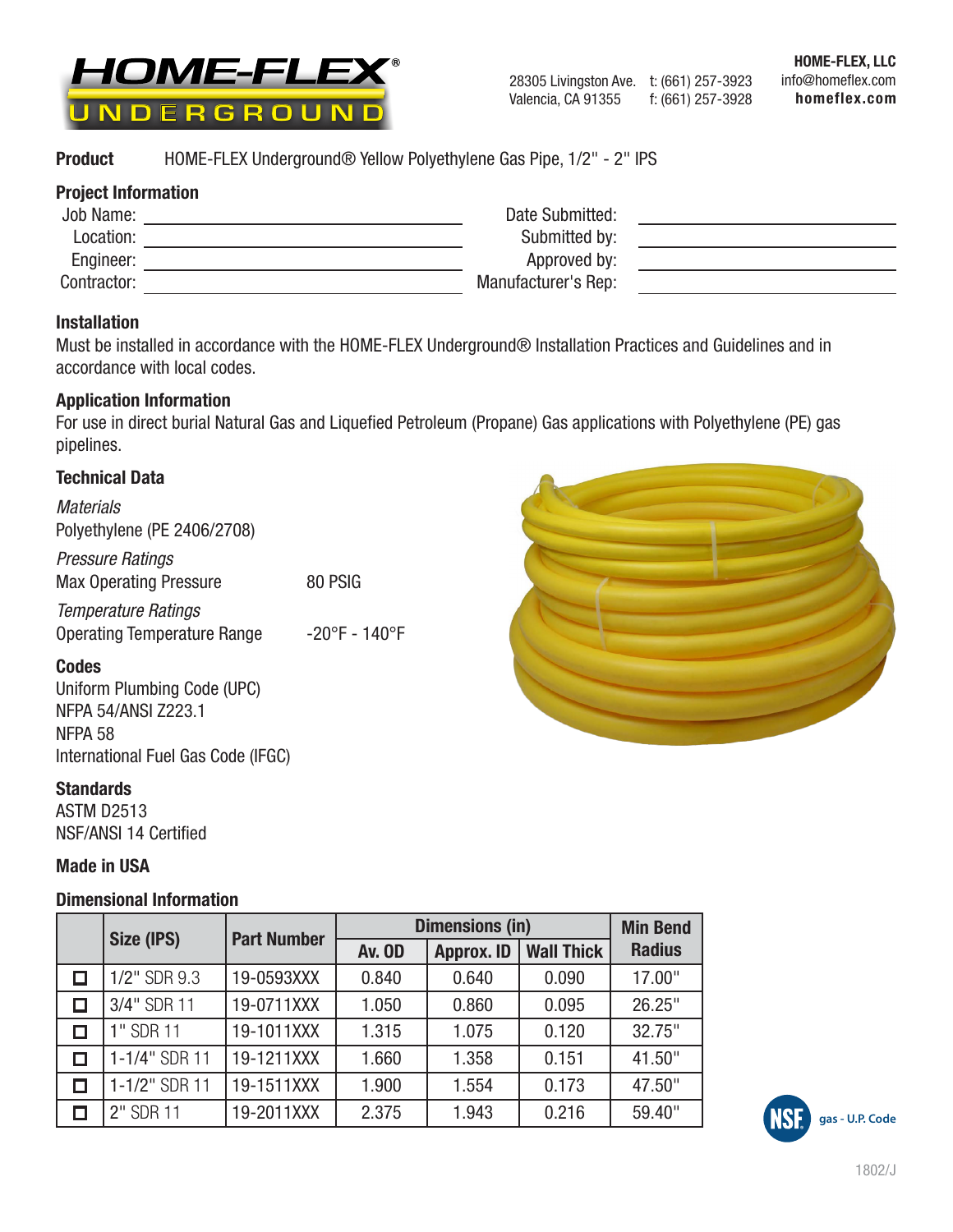

#### Product HOME-FLEX Underground® Yellow Polyethylene Gas Pipe, 1/2" - 2" IPS

| Size (IPS)    | Length (ft) | <b>Part Number</b> | <b>Approximate Coil</b> | <b>Dimensions (in)</b> | <b>Weight (lbs)</b> |        |
|---------------|-------------|--------------------|-------------------------|------------------------|---------------------|--------|
|               |             |                    | <b>Diameter</b>         | <b>Height</b>          | <b>Per Coil</b>     | Per Ft |
|               | 100         | 19-0593100         | 24                      | 7.5                    | 9                   |        |
| 1/2" SDR 9.3  | 250         | 19-0593250         | 30                      | 9                      | 22.5                | 0.09   |
|               | 500         | 19-0593500         | 39                      | 12                     | 45                  |        |
|               | 100         | 19-0711100         | 25                      | 7.5                    | 12                  |        |
| 3/4" SDR 11   | 250         | 19-0711250         | 37                      | 12                     | 30                  | 0.12   |
|               | 500         | 19-0711500         | 42                      | 9                      | 60                  |        |
|               | 100         | 19-1011100         | 29                      | 7.5                    | 19                  |        |
| 1" SDR 11     | 250         | 19-1011250         | 41                      | 12                     | 47.5                | 0.19   |
|               | 500         | 19-1011500         | 47                      | 11                     | 95                  |        |
|               | 100         | 19-1211100         | 32                      | 9                      | 31                  |        |
| 1-1/4" SDR 11 | 250         | 19-1211250         | 50                      | 9                      | 77.5                | 0.31   |
|               | 500         | 19-1211500         | 70                      | 9                      | 155                 |        |
|               | 100         | 19-1511100         | 41                      | 9                      | 40                  |        |
| 1-1/2" SDR 11 | 250         | 19-1511250         | 51                      | 12                     | 100                 | 0.4    |
|               | 500         | 19-1511500         | 73                      | 10                     | 200                 |        |
|               | 100         | 19-2011100         | 45                      | $\overline{7}$         | 63                  |        |
| 2" SDR 11     | 250         | 19-2011250         | 75                      | $\overline{7}$         | 157.5               | 0.63   |
|               | 500         | 19-2011500         | 77                      | 13                     | 315                 |        |

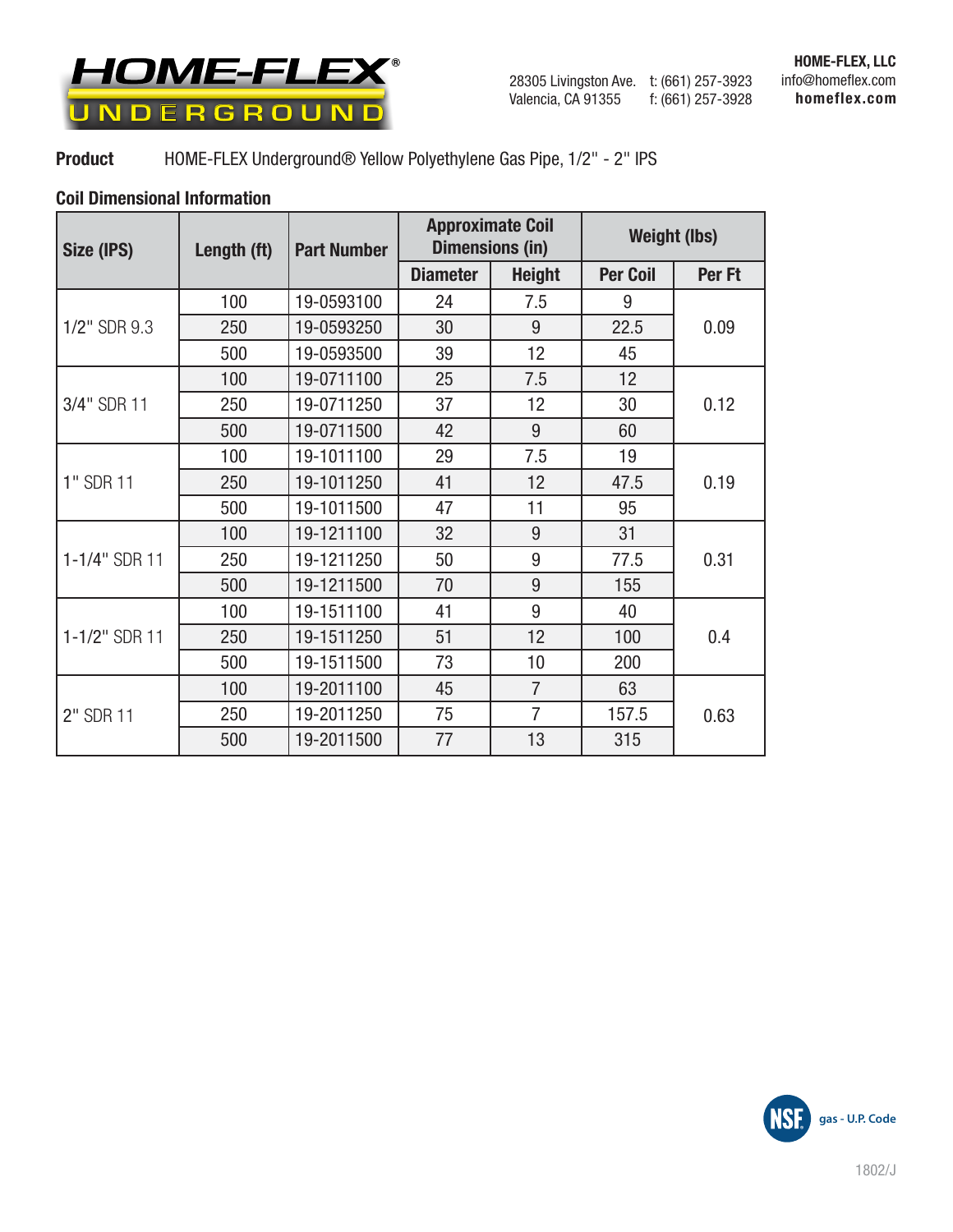

#### Product HOME-FLEX Underground® Transition Fitting, 1/2" - 2" IPS

### Project Information

| Job Name:   | Date Submitted:     |  |
|-------------|---------------------|--|
| Location:   | Submitted by:       |  |
| Engineer:   | Approved by:        |  |
| Contractor: | Manufacturer's Rep: |  |

### Installation

Must be installed in accordance with the HOME-FLEX Underground® Installation Practices and Guidelines and in accordance with local codes.

### Application Information

For use in Natural Gas and Liquified Petroleum (Propane) Gas applications with Polyethylene (PE) gas pipelines.

### Technical Data

| <b>Materials</b>        |                                     |
|-------------------------|-------------------------------------|
| <b>Male Pipe Thread</b> | Steel Gas Carrier (ASTM A53/API 5L) |
| <b>Powder Coating</b>   | <b>PPG-PCT70265</b>                 |
| <b>Plain End</b>        | Polyethylene Pipe (ASTM D513)       |

*Pressure Ratings*

Max Operating Pressure 80 PSIG

*Temperature Ratings* Operating Temperature Range 0°F - 140°F

## Codes

Uniform Plumbing Code (UPC) International Fuel Gas Code (IFGC)

## **Standards**

ASTM F1973, D2513, A53/API 5L ANSI B1.20.1

## Listings

IAPMO Listed

| Size (IPS)    | <b>Part Number</b> |      | <b>Dimensions (in)</b> |     |       |  |
|---------------|--------------------|------|------------------------|-----|-------|--|
|               |                    |      | W                      | Н   | (lbs) |  |
| 1/2" SDR 9.3  | 18-445-005         | 19.5 | 1.0                    | 1.0 | 0.6   |  |
| 3/4" SDR 11   | 18-445-007         | 19.5 | 1.2                    | 1.2 | 0.9   |  |
| 1" SDR 11     | 18-445-010         | 19.5 | 1.6                    | 1.6 | 1.14  |  |
| 1-1/4" SDR 11 | 18-445-012         | 19.5 | 2.0                    | 2.0 | 1.8   |  |
| 1-1/2" SDR 11 | 18-445-015         | 19.5 | 2.2                    | 2.2 | 2.4   |  |
| 2" SDR 11     | 18-445-020         | 19.5 | 2.6                    | 2.6 | 4.0   |  |